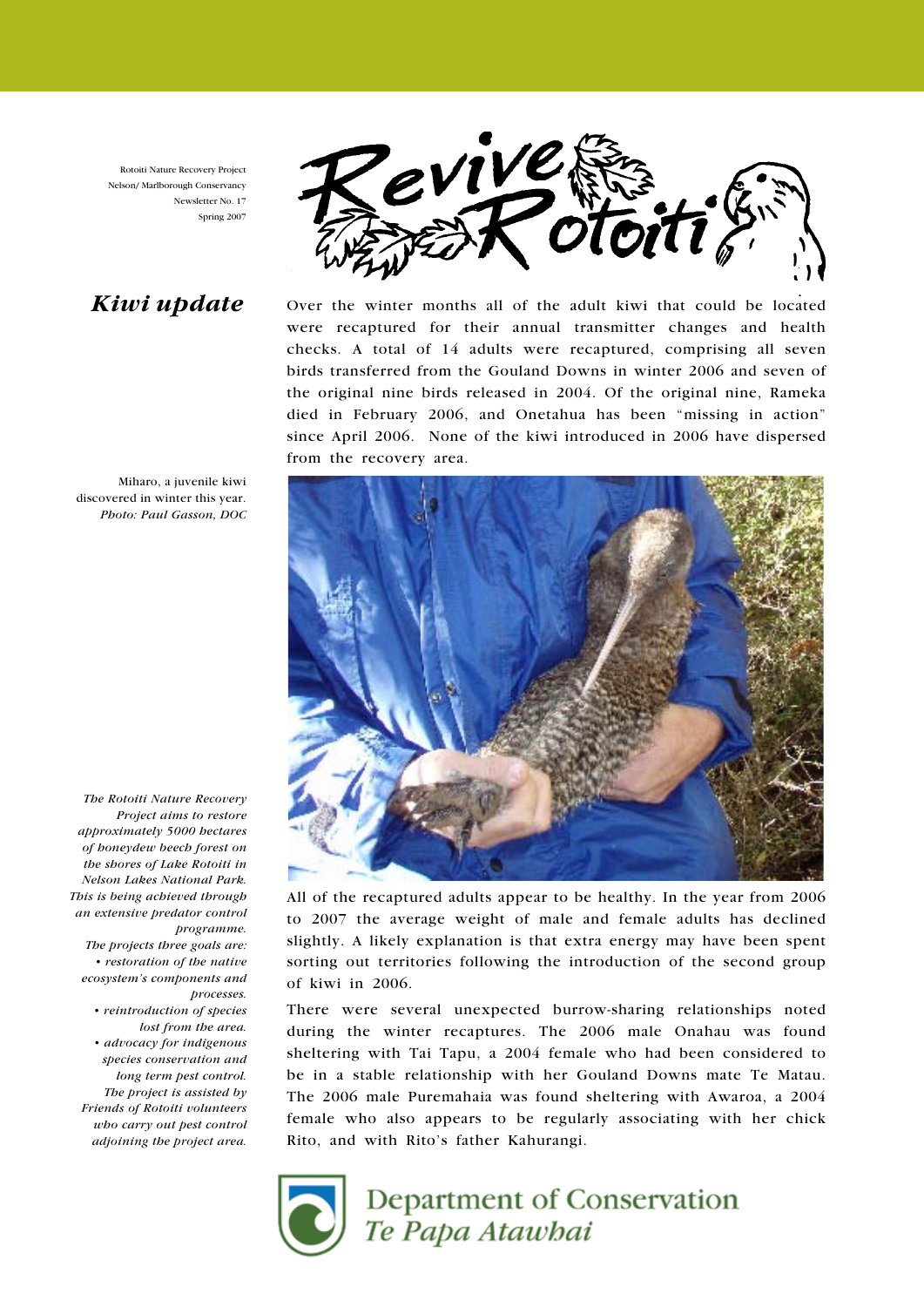

The biggest surprise was the discovery of a previously unknown bird sheltering with Waitapu, a 2006 female who was released near the male Takaka in the hope that she would pair with him after the loss of his mate Rameka. The unknown bird was the size of an adult male kiwi, but may still be growing (adult females are bigger than males). We think that this bird is the result of a breeding attempt by Takaka and Rameka in summer 2005/06. We have named this bird "Miharo" which translates as "to wonder at and admire".

The 2006/07 chick Ngahere weighed in at 825 grams in early August; well on the way to being a "stoat-proof" weight of 1 kg. Rito (the 2005/06 chick) weighed in at over 1.4 kg. Both chicks continue to associate closely with their parents.

During the transmitter changes we attached a new version of the "egg timer" transmitter to seven kiwi. These transmitters are expected to detect the beginning of incubation and transmit a "change of state" signal. If the transmitters work according to plan they will help us to predict hatch dates far more accurately than previously, allowing us to intercept and radio-tag chicks at about two weeks old without disturbing the nest beforehand. At the time of writing the 2007/08 breeding season has not started, but we are expecting to detect some nesting attempts at any time in the next two months.

# Out with the old and in with the new

The National Animal Welfare Committee (NAWAC) produce sets of guidelines for animal kill traps. These guidelines recommend, through testing, which traps are considered humane and appropriate to use in the field.

Up until recently the Fenn® trap was the standard trap used to control stoats. These traps have been in use at the Rotoiti Nature Recovery Project (RNRP) since its establishment in 1997. This trap has failed the NAWAC 'humane' test and is now being superseded by a set of traps for mustelid control called the DOC series.

> The DOC series of traps include: the DOC 150 and DOC 200 which target stoats, rats and hedgehogs and the DOC 250 which targets ferrets, stoats, rats and hedgehogs. The new DOC traps have been compared with Fenns® in the field and the DOC traps have a far better capture rate. The RNRP and the Friends of Rotoiti recently received funding to replace half of all their 1180 Fenn® traps currently in use, for the new DOC 200 and DOC 250 traps. Both the RNRP and the Friends of Rotoiti will be replacing every second Fenn® trap on their trapping lines with a DOC 200 or a DOC 250 trap depending on historical ferret captures. The replacement of every second trap on the control lines will provide the RNRP with an opportunity, which they may explore, to trial 200m spacing by closing down the Fenn® traps between the newly installed DOC traps at a later stage. The RNRP expect this staged trap roll out to take a year to complete.

Just one of the stacks of new DOC traps ready for deployment in the field. Photo: Sally Leggett, DOC

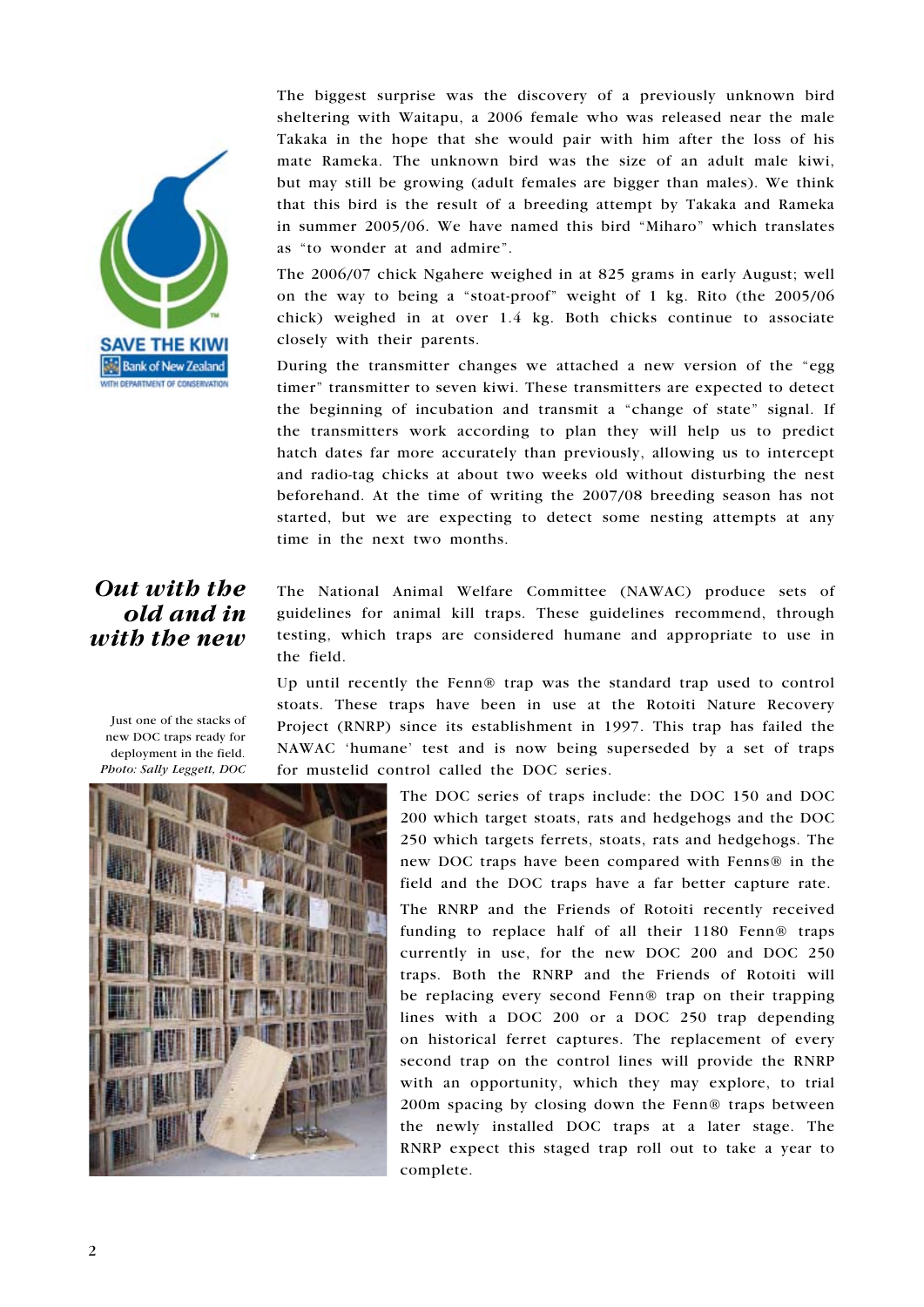## Rat control - an update

From July 2000 to July 2006 the RNRP tested the efficacy of rat control using snap traps placed on a 100m x 100m grid pattern in the core area. This project demonstrated that under a fortnightly trap-check frequency it is possible to reduce the rat population significantly in a "typical" beech seeding year; however, the rat tracking index in the treatment area frequently exceeded the target level of 5%. A rigorous trapping regime proved to be labour-intensive, and at times difficult to adhere to. Increases in the mouse population sometimes impacted on the operation as substantial numbers of mice could be caught in rat traps, making the traps unavailable to catch rats.



In 2006/07 the RNRP attempted to apply a new model in which rat trapping was supplemented with a targeted poison operation. This approach was unsuccessful (refer to Revive Rotoiti number 16) and at the annual meeting of the RNRP Advisory Group in March this year it was agreed that rat trapping should cease and be replaced by a sustained toxin operation on a 100 x 100m grid.

The toxin that we plan to trial is a diphacinone paste (sold by Connovation as RatAbate™ paste) packaged into Defender™ biodegradable bait stations, which are manufactured from potato starch. Diphacinone is a first-generation anticoagulant that has been proven effective against rats, but it is less persistent in animal tissues than second-generation anticoagulants such as brodifacoum. The Department of Conservation has already begun to use RatAbate™ paste at other sites in New Zealand, but has yet to trial the Defender™ bait stations at a large site such as the RNRP recovery area.

Although we could choose to use RatAbate<sup>™</sup> paste placed directly into permanent bait stations (e.g. our Philproof™ plastic stations) the trial will involve the biodegradable Defender™ stations placed into our stations because this product used in this way is likely to be a highly safe, efficient and "user friendly" way of applying diphacinone. If we can demonstrate that Defender™ bait stations placed on a 100m x 100m grid are an effective way to control rodents in beech forest, then there could be strong uptake of this method by other restoration projects.

Before we undertake the diphacinone operation we will be realigning the high altitude rat lines that are currently spaced 150m apart, as we plan to treat the whole of the core recovery area on a 100 x 100 metre grid. This upgrade – along with the removal of old rat traps and trap stations, and replacement of any broken Philproof™ bait stations is expected to be completed in time for a rodent knockdown early in spring 2008.

Map showing the RNRP's core rat control area situated on the slopes of the St Arnaud Range. Yellow dots constitute the current grid system of Philproof™ bait stations. Note the high altitude lines are currently at 150m spacing.

Revive Rotoiti is published by the Department of Conservation c/- Nelson Lakes Area Office PO Box 55, St Arnaud Ph: (03) 5211806 Fax: (03) 5211896 For more information or to subscribe, contact, Sally Leggett Email: nelsonlakesao@doc.govt.nz www.doc.govt.nz